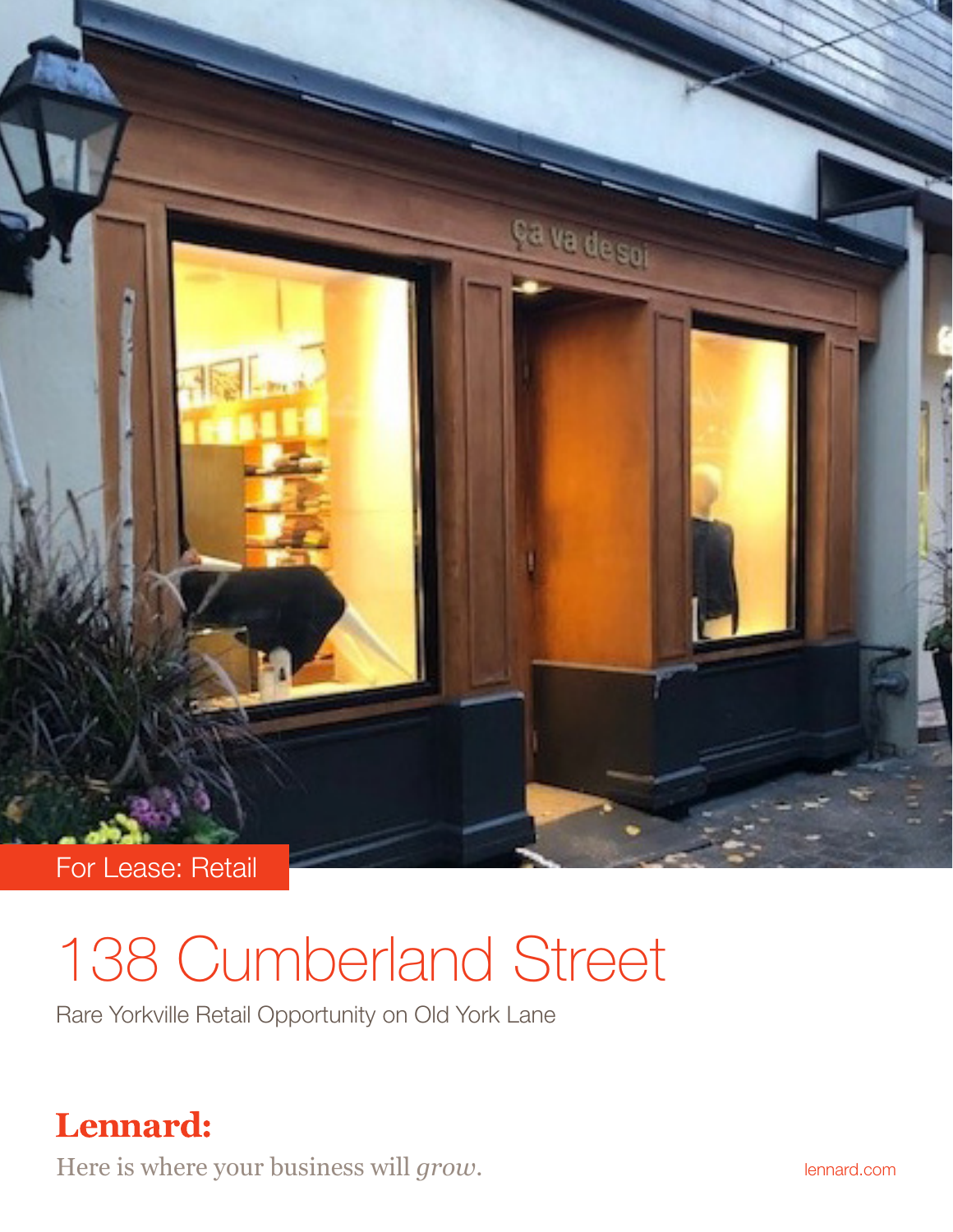# 138 Cumberland Street

Rare retail space available for lease on Old York Lane. Space is at grade with no stairs to storefront.



#### Property Highlights

- Located in the heavily trafficked walkway between Cumberland Street and Yorkville Avenue (Old York Lane)
- Surrounding tenants include Dimmi Restaurant, Wolford, Karir Optical, La Canadienne and Kasa Moto Restaurant
- Ground floor with finished basement



### Lennard: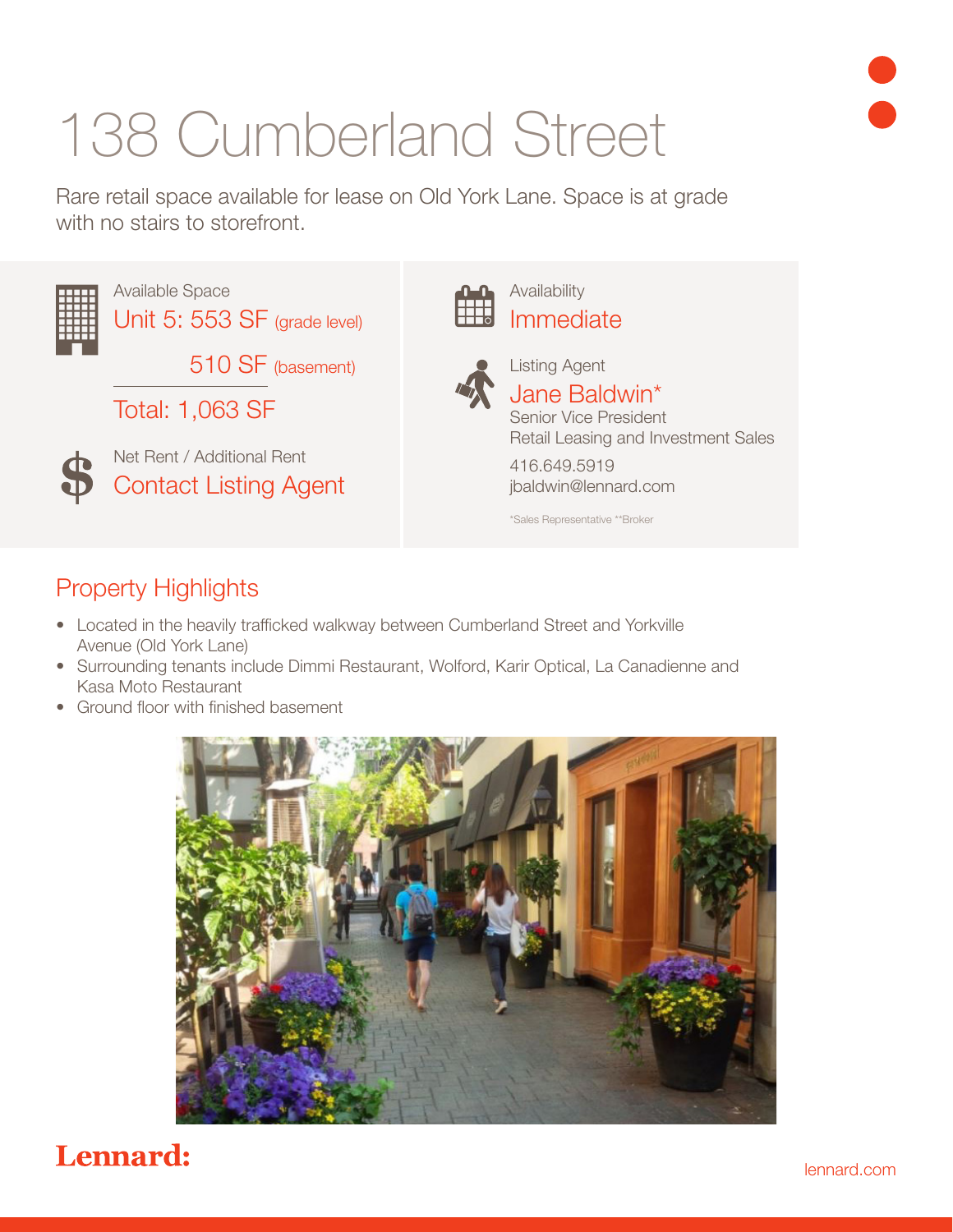

## 138 Cumberland Street

#### Floor Plans - Unit 5

#### Ground Floor



#### Basement



### Lennard: